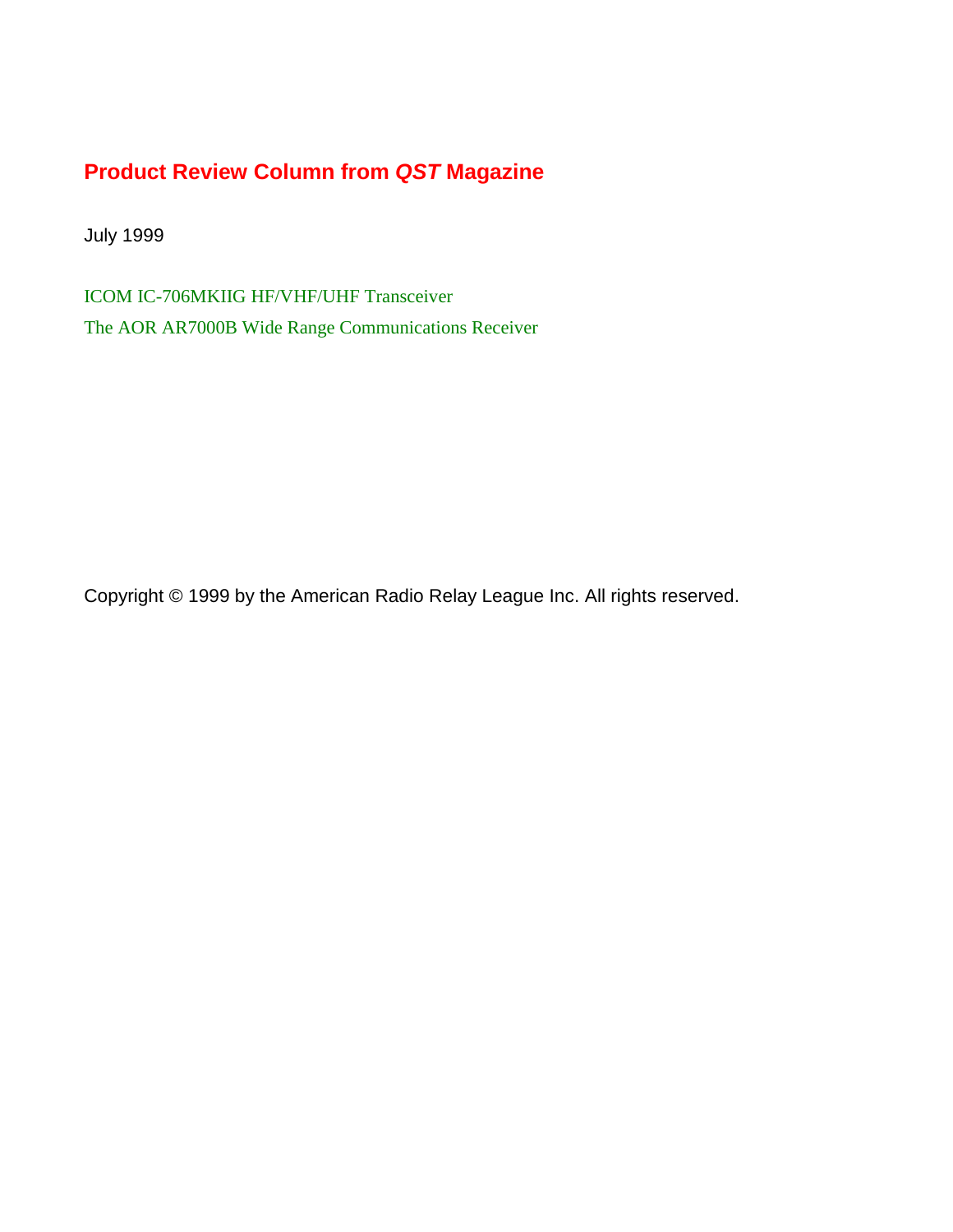Edited by **Joe Bottiglieri, AA1GW** • Assistant Technical Editor

# <span id="page-1-0"></span>**ICOM IC-706MKIIG HF/VHF/UHF Transceiver**

#### *By Rick Lindquist, N1RL Senior News Editor*

Recently I was scanning the automobile ads—a vain exercise in wishful thinking when I spotted a writeup for the latest model of my current vehicle. Some of the features of the 1999 model were *exactly* the ones I'd often wished my car possessed. My vehicle was the first of its line, however.

This got me thinking about the time I bought my first 2-meter all-mode transceiver back when I was active on the satellites. It was a fine little transceiver, and I only recently parted company with it. But I never quite got over the fact that not six months after I'd bought my latest and greatest radio, the manufacturer came out with a new and improved version that incorporated all the features I'd come to wish that my rig had.

By now it should come as no surprise that I own an "original" IC-706 transceiver. We "original" owners have become greener with envy with each incarnation of the IC-706 line. Some have happily "traded up." Since the "original" debuted in 1995 to the oohs and aahs of the Amateur Radio community, ICOM has continued to up the ante (but not the price) almost each succeeding year, almost like model years in the auto industry. But while the Amateur Radio industry is not like the auto industry, ICOM has distinguished itself in recent years by trumping its own aces and by correcting in subsequent models shortcomings that we have revealed during the course of our product reviews.

Getting yet another look at this hugely popular model gave us the opportunity to dig a bit more deeply into the basic unit, and to see how the various enhancements over the subsequent two models have made the IC-706 a better radio.

So, it is trade-in time again? Let's see what the IC-706MKIIG brings to the table.

#### **What's New, Pussycat?**

The *primary* new features of the MKIIG are the addition of the 70-cm band, the inclusion of DSP, and more power—50 W—on 2 meters (history buffs will recall the original '706 put out 10 W on 2, the MKII 20 W). Yes, there are some other features that some users will consider significant or important, but for most folks, these are the big three. We'll get to the others in due course. They are largely incremental improvements, however.

DSP was an approximately \$150 option in the initial MKII. Now, it's standard. If for nothing other than competitive reasons, this was a wise move on ICOM's part. We



recently praised the Yaesu FT-100 for having superb DSP features—including the ability to digitally tailor your transmit audio on SSB—something you won't find on the MKIIG. The DSP features on the IC-706MKIIG are not quite as rich, but they are competent as far as they go.

The DSP menu offers two primary features: noise reduction and an autonotch filter to zap heterodynes while operating SSB. The IC-706MKIIG lets you adjust the level of noise reduction you prefer. While overall noise reduction was measured in the vicinity of 10 dB, as with the FT-100 we found a bit of rolloff at the high end plus a substantial amount of frequency ripple. With the NR cranked up full tilt boogie on SSB, the digital processing noise becomes much more apparent—even annoying at times. But, it might very well be far less

#### **Bottom Line**

With the addition of yet another band (70 cm), more power on 2 meters and the incremental improvements made with each new version of this popular transceiver, perhaps the '706 has reached its zenith. There's not much left to improve.

annoying than the noise you're trying to reduce, so it's one of those trade-offs.

One characteristic where the DSP in the '706 excels is the autonotch. Lab measurements revealed a notch depth for a single tone at greater than 50 dB. This is considerably better than the 20 dB notch depth on the FT-100.

Something new for FM-lovers: The MKIIG lets you set the "automatic" splits for repeater operation for HF, 50, 144 and 430 MHz, a real plus for repeater users. These settings are part of the initial set mode menu. This split is the one you'll get when you press the **DUP** button in FM mode. The IC-706MKIIG "knows" the split direction too, depending upon the band segment.

The MKIIG also includes tone scan capability—something that's optional in the nearest competitor, the FT-100. The Instruction Manual is a little unclear about this, but you have to be in repeater mode and have **TON** enabled.

The SWR Graph mode is a new and potentially useful feature that generates a little graphic representation of your SWR over a selectable range of HF or 6-meter frequencies. The menu lets you set the number of sample points to graph (3, 5, 7 or 9) and the step size between each point (10, 50, 100 or 500 kHz). The resulting "graph" is a set of vertical bars. The number of bars corre-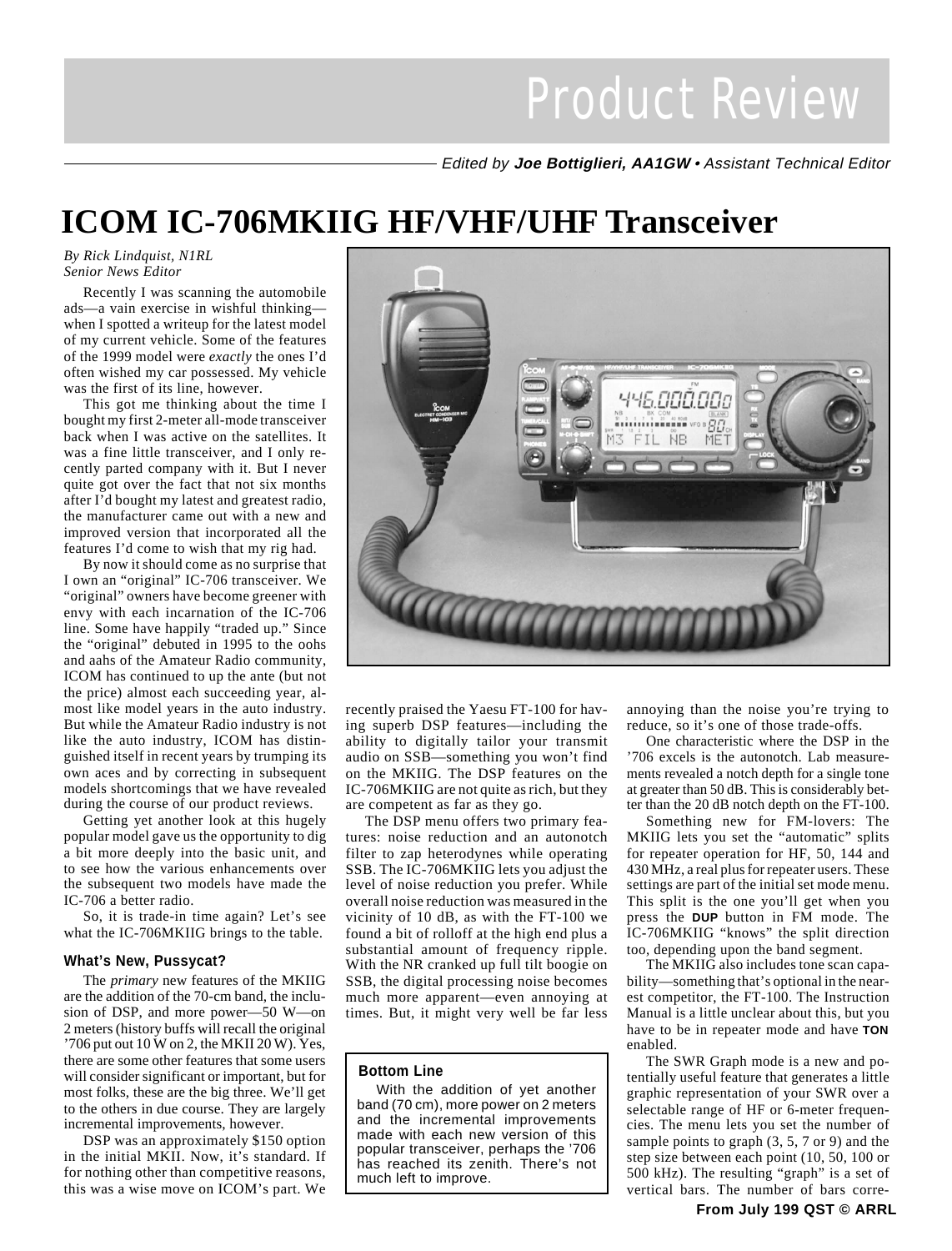| Table 1                                                                                                                                                                                       |                                                                                                                                                          |                                                                                                                                              |                                                                                             |  |
|-----------------------------------------------------------------------------------------------------------------------------------------------------------------------------------------------|----------------------------------------------------------------------------------------------------------------------------------------------------------|----------------------------------------------------------------------------------------------------------------------------------------------|---------------------------------------------------------------------------------------------|--|
| ICOM IC-706MKIIG, serial number 01674                                                                                                                                                         |                                                                                                                                                          |                                                                                                                                              |                                                                                             |  |
| <b>Manufacturer's Claimed Specifications</b>                                                                                                                                                  | <b>Measured in the ARRL Lab</b>                                                                                                                          |                                                                                                                                              |                                                                                             |  |
| Frequency coverage: Receive, 0.03-200, 400-470 MHz;<br>transmit, 1.8-2, 3.5-4, 7-7.3, 10.1-10.15, 14-14.35,<br>18.068-18.168, 21-21.45, 24.89-24.99, 28-29.7,<br>50-54, 144-148, 430-450 MHz. | Receive, as specified; transmit 1.8-2, 3.5-4.1, 6.9-7.5, 9.9-10.5,<br>13.9-14.5, 17.9-18.5, 20.9-21.5, 24.4-25.1, 28-30, 50-54,<br>144-148, 430-450 MHz. |                                                                                                                                              |                                                                                             |  |
| Power requirement: Receive, 2.0 A; transmit, 20 A.                                                                                                                                            | Receive, 1.4 A; transmit, 21 A. Tested at 13.8 V.                                                                                                        |                                                                                                                                              |                                                                                             |  |
| Modes of operation: SSB, CW, AM, FM, AFSK, WFM<br>(WFM receive only).                                                                                                                         | As specified.                                                                                                                                            |                                                                                                                                              |                                                                                             |  |
| Receiver                                                                                                                                                                                      | <b>Receiver Dynamic Testing</b>                                                                                                                          |                                                                                                                                              |                                                                                             |  |
| SSB/CW sensitivity, bandwidth not specified,<br>10 dB S/N: 1.8-30 MHz, <0.15 $\mu$ V; 50-54 MHz,                                                                                              | Noise floor (mds), 500-Hz filter:<br>Preamp off<br>Preamp on                                                                                             |                                                                                                                                              |                                                                                             |  |
| $<$ 0.12 µV; 144-148, 430-450 MHz, $<$ 0.11 µV.                                                                                                                                               | 1.0 MHz<br>3.5 MHz<br>14 MHz<br>50 MHz<br>144 MHz                                                                                                        | $-124$ dBm<br>$-137$ dBm<br>$-136$ dBm<br>$-139$ dBm<br>$-138$ dBm                                                                           | $-130$ dBm<br>$-142$ dBm<br>$-142$ dBm<br>$-142$ dBm<br>$-142$ dBm                          |  |
|                                                                                                                                                                                               | 432 MHz                                                                                                                                                  | $-138$ dBm<br>10 dB (S+N)/N, 1-kHz tone, 30% modulation:                                                                                     | $-143$ dBm                                                                                  |  |
| AM sensitivity, 10 dB S/N: 0.3-1.8 MHz, $<$ 13 $\mu$ V;<br>1.8-30 MHz, $\langle 2 \mu V; 50 - 54, 144 - 148, 430 - 450$ MHz, $\langle 1 \mu V.$                                               |                                                                                                                                                          | Preamp off                                                                                                                                   | Preamp on                                                                                   |  |
|                                                                                                                                                                                               | 1.0 MHz<br>3.8 MHz<br>50 MHz<br>120 MHz<br>144 MHz<br>432 MHz                                                                                            | $3.3 \text{ }\mu\text{V}$<br>$0.68 \text{ }\mu\text{V}$<br>$0.25 \mu V$<br>$0.91 \text{ uV}$<br>$0.68$ $\mu$ V<br>$0.67 \text{ }\mu\text{V}$ | $1.7 \mu V$<br>$0.44 \mu V$<br>$0.21 \mu V$<br>$0.39 \mu V$<br>$0.39 \mu V$<br>$0.37 \mu V$ |  |
| FM sensitivity, 12 dB SINAD: 28-30 MHz, $<$ 0.5 $\mu$ V;                                                                                                                                      | For 12 dB SINAD:                                                                                                                                         |                                                                                                                                              |                                                                                             |  |
| 50-54 MHz, <0.25 $\mu$ V; 144-148, 430-450 MHz, <0.18 $\mu$ V.                                                                                                                                | 29 MHz<br>52 MHz<br>146 MHz<br>440 MHz                                                                                                                   | Preamp off<br>$0.39 \mu V$<br>$0.25 \mu V$<br>$0.29 \text{ }\mu\text{V}$<br>$0.29 \mu V$                                                     | Preamp on<br>$0.20 \mu V$<br>$0.17 \mu V$<br>$0.16 \mu V$<br>$0.16 \mu V$                   |  |
| Blocking dynamic range: Not specified.                                                                                                                                                        |                                                                                                                                                          | Blocking dynamic range, 500-Hz filter:                                                                                                       |                                                                                             |  |
|                                                                                                                                                                                               | 3.5 MHz<br>14 MHz<br>50 MHz<br>144 MHz<br>432 MHz                                                                                                        | Preamp off<br>$125 \text{ dB}$<br>122 $dB^*$<br>116 dB*<br>111 $dB^*$<br>109 dB*                                                             | Preamp on<br>118 dB<br>120 $dB^*$<br>112 dB*<br>101 $dB^*$<br>106 $dB^*$                    |  |
| Two-tone, third-order IMD dynamic range: Not specified.                                                                                                                                       | Two-tone, third-order IMD dynamic range, 500-Hz filter:                                                                                                  |                                                                                                                                              |                                                                                             |  |
|                                                                                                                                                                                               | 3.5 MHz<br>14 MHz<br>50 MHz<br>144 MHz<br>432 MHz                                                                                                        | Preamp off<br>89 dB<br>89 dB<br>89 dB<br>88 dB*<br>85 dB                                                                                     | Preamp on<br>87 dB<br>86 dB<br>82 dB<br>83 dB<br>82 dB                                      |  |
| Third-order intercept: Not specified.                                                                                                                                                         | 3.5 MHz<br>14 MHz<br>50 MHz<br>144 MHz<br>432 MHz                                                                                                        | Preamp off<br>$-3.4$ dBm<br>$-1.3$ dBm<br>$-4.9$ dBm<br>$-3.0$ dBm<br>–8.7 dBm                                                               | Preamp on<br>$-13$ dBm<br>$-11$ dBm<br>$-15$ dBm<br>$-16$ dBm<br>$-18$ dBm                  |  |

Second-order intercept: Not specified. Preamp off, +36.4 dBm; preamp on, +38.5 dBm.



Figure 1—Worst-case HF spectral display of the IC-706MKIIG transmitter during twotone intermodulation distortion (IMD) testing. The worst-case third-order product is approximately 30 dB below PEP output, and the worst-case fifth-order product is down approximately 33 dB. The transceiver was being operated at 100 W PEP output at 21.25 MHz.

#### –10 –8 –6 –4 –2 0 2 4 6 8 10 —ا80–<br>10– –70 –60 –50 –40 –30 –20 –10 0 Frequency Offset (kHz) Reference Level: 0 dB PEP

Figure 2—Worst-case VHF/UHF spectral display of the IC-706MKIIG transmitter during two-tone intermodulation distortion (IMD) testing. The worst-case third-order product is approximately 25 dB below PEP output, and the worst-case fifth-order product is down approximately 40 dB. The transceiver was being operated at 50 W PEP output at 144.2 MHz.



Figure 3—CW keying waveform for the IC-706MKIIG showing the first two dits in fullbreak-in (QSK) mode using external keying. Equivalent keying speed is approximately 60 wpm. The upper trace is the actual key closure; the lower trace is the RF envelope. Horizontal divisions are 10 ms. The transceiver was being operated at 100 W output at 14.2 MHz. Note the considerable shortening of both dits.

### **From July 199 QST © ARRL**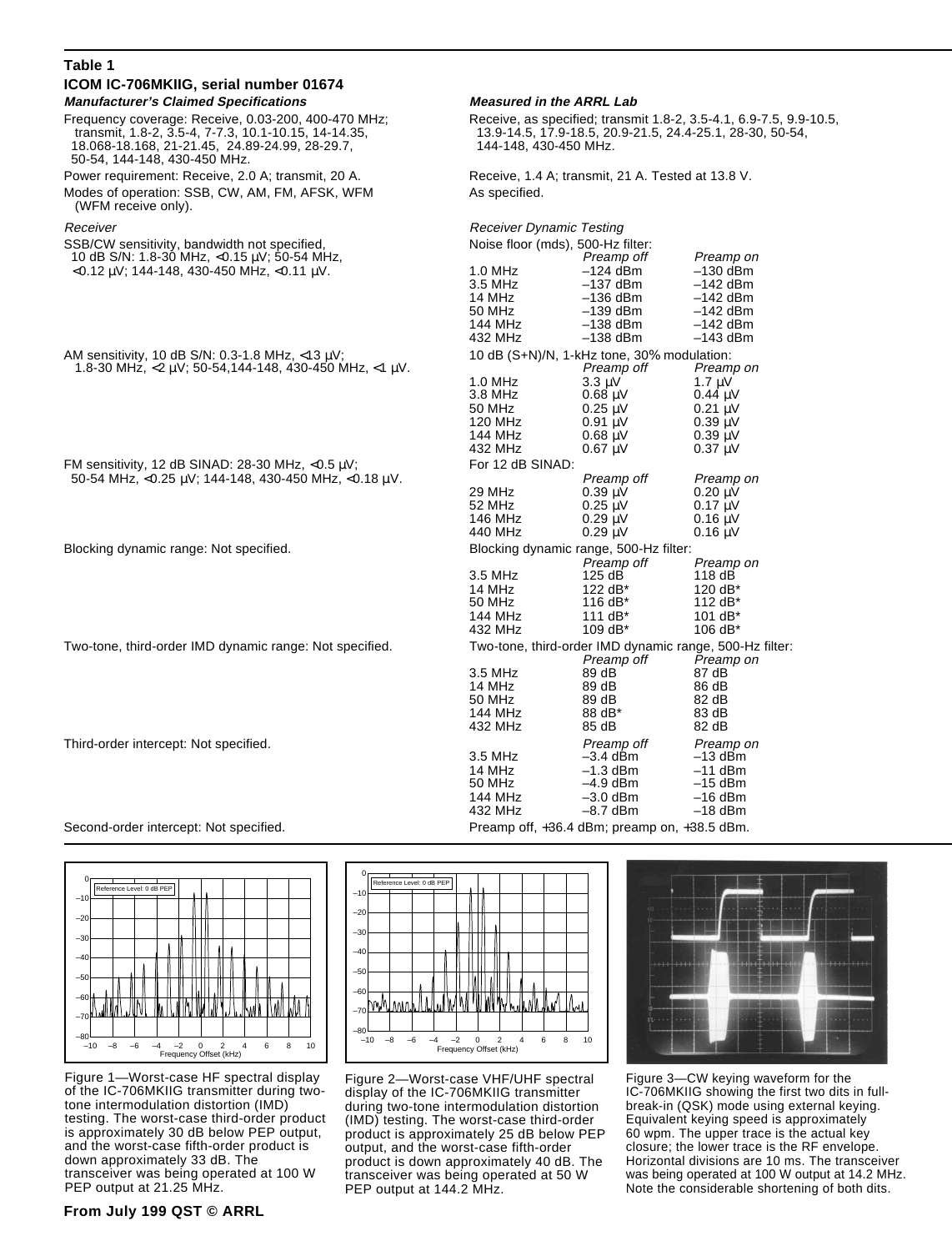#### **Manufacturer's Claimed Specifications Measured in the ARRL Lab**

Receiver audio output: 2.0 W at 10% THD into 8  $\Omega$ . 2.1 W at 10% THD into 8  $\Omega$ . IF/audio response: Not specified. The set of the Range at -6dB points, (bandwidth):

144-148, 430-450 MHz, IF and image rejection, 65 dB.

Undesired sideband suppression: ≥50 dB. As specified. >64 dB. Third-order intermodulation distortion (IMD) products: Not specified. See Figure 1.

CW keyer speed range: Not specified. 6 to 50 WPM.

CW keying characteristics: Not specified. The second seed Figure 3.

Transmit-receive turn-around time (PTT release to 50% S9 signal, 21 ms. audio output): Not specified.

Composite transmitted noise: Not specified. See Figures 4 and 5.

FM adjacent channel rejection: Not specified. 20 kHz channel spacing, preamp on: 29 MHz, 66 dB; 52 MHz, 64 dB; 146 MHz, 70 dB; 440 MHz, 71 dB.

FM two-tone, third-order IMD dynamic range: Not specified. 20 kHz channel spacing, preamp on: 29 MHz, 66 dB\*; 52 MHz, 64 dB\*; 146 MHz, 70 dB\*; 440 MHz, 75 dB; 10 MHz channel spacing, preamp on: 52 MHz, 91 dB; 146 MHz, 78 dB; 440 MHz, 80 dB.

S-meter sensitivity: Not specified. S9 signal at 14.2 MHz: preamp off, 34 µV; preamp on, 11 µV; 52 MHz, preamp off, 14  $\mu$ V; preamp on, 6.6  $\mu$ V; 146 MHz, preamp off, 18 µV, preamp on, 4.1 µV; 432 MHz, preamp off, 17  $\mu$ V, preamp on, 5.7  $\mu$ V.

Squelch sensitivity: SSB, <5.6 µV; FM, <0.3 µV. At threshold, preamp on: SSB, 14 MHz, 1.4 µV; FM, 29 MHz, 0.11 µV; 52 MHz, 0.06 µV; 146 MHz, 0.06 µV; 440 MHz, 0.06 µV.

 CW-N (500 Hz filter): 200-1000 Hz (800 Hz); CW-W: 182-3077 Hz (2895 Hz); USB-W: 182-3077 Hz (2895 Hz); LSB-W: 182-2667 Hz (2485 Hz); AM: 275-2860 Hz (2585 Hz).

Spurious and image rejection: 1.8-30 MHz, 70 dB; Spurious and image rejection, 14 MHz, 120 dB; 50 MHz, 54 dB; 144 MHz, 64 dB; 50 MHz, 64 dB; 50 MHz, 64 dB; 50 MHz, 64 dB; 50 MHz, 121 d 432 MHz, 108 dB; image rejection, 14 MHz, 112 dB; 50 MHz, 121 dB; 144 MHz, 71 dB; 432 MHz, 80 dB.

Transmitter Transmitter Dynamic Testing

Power output: HF & 50 MHz: SSB, CW, FM, 100 W HF & 50 MHz: CW, SSB, FM, typically 103 W high, <1 W low; 144 MHz: CW, SSB, AM, 40 W (high); 144 MHz. 50 W (high); AM, 40 W (high); 144 MHz, 50 W (high); AM typically 29 W high, <1 W low; 144 MHz: CW, SSB, AM, 20 W (high); AM typically 53 W high, <1 W low; AM, typically 19 W high, <1 W low; AM, typically 19 W high, <1 W low; AM, typica AM, 20 W (high); 430 MHz, 20 W (high); FM, typically 53 W high, <1 W low; AM, typically 19 W high, AM, 8 W (high). <1 W low; 430 MHz: CW, SSB, FM, typically 20 W high, <1 W low; AM, typically 6 W high, <1 W low.

Spurious-signal and harmonic suppression: ≥50 dB HF, 53 dB; 50 MHz, 67 dB; 144 MHz, 61 dB; 430 MHz, 68 dB.<br>
on HF; ≥60 dB on VHF & UHF.<br>
Meets FCC requirements for spectral purity. Meets FCC requirements for spectral purity.

SSB carrier suppression: ≥40 dB. As specified. >59 dB.

#### **Expanded Product Review Report Available**

The ARRL Laboratory offers a detailed test result report on the ICOM IC-706MKIIG that gives in-depth, technical data on the transceiver's performance. Request the IC-706MKIIG Test Result Report from the ARRL Technical Department, 860-594-0278; e-mail **[mlevesque@arrl.org](mailto:mlevesque@arrl.org)**. Members can see this on-line on our Members Only Web site.

Receive-transmit turn-around time (tx delay): Not specified. SSB, 20 ms; FM, 210 ms. Unit is suitable for use on AMTOR.

Bit-error rate (BER), 9600-baud: Not specified. 146 MHz: Receiver: BER at 12-dB SINAD, 2.2×10<sup>-3</sup>; BER at 1 16 dB SINAD, 4.6×10–5; BER at –50 dBm, <1.0×10–5; transmitter: BER at 12-dB SINAD, 4.6×10–3; BER at 12-dB  $SINAD + 30$  dB,  $2.1 \times 10^{-4}$ 

440 MHz: Receiver: BER at 12-dB SINAD, 2.3×10–3; BER at 16 dB SINAD, 8.4×10–5; BER at –50 dBm, <1.0×10–5; transmitter: BER at 12-dB SINAD, 2.8×10–3; BER at 12-dB  $SINAD + 30$  dB,  $1.9 \times 10^{-4}$ .

Size (HWD): 2.3×6.6×7.9 inches; weight, 5.4 pounds.

Note: Unless otherwise noted, all dynamic range measurements are taken at the ARRL Lab standard spacing of 20 kHz. \*Measurement was noise-limited at the value indicated.

Third-order intercept points were determined using S5 reference.



Figure 4—Worst-case HF spectral display of the IC-706MKIIG transmitter output during composite-noise testing. Power output is 100 W at 14.02 MHz. The carrier, off the left edge of the plot, is not shown. This plot shows composite transmitted noise 2 to 22 kHz from the carrier.



Figure 5—Worst-case VHF/UHF spectral display of the IC-706MKIIG transmitter output during composite-noise testing. Power output is 20 W at 432.02 MHz. The carrier, off the left edge of the plot, is not shown. This plot shows composite transmitted noise 2 to 22 kHz from the carrier.

sponds to the number of sample points, the height of each bar indicates the SWR at that point. This is a very neat feature—especially if you're trying to figure out where your antenna system is going wrong.

#### **What Got Better?**

One of the nice little touches on this transceiver is how the IF bandwidth icon pops up in the menu keys area as soon as you touch the **IF SHIFT** knob. The bandwidth narrows appropriately if you switch in a narrow filter too.

Another nice touch is the backlighted buttons. Even the **P.AMP/ATT**, **RIT/SUB** and **TUNER/CALL** buttons are visible in darkness. When not activated, they emit a dull, orange glow.

An annoying and potentially damaging problem that we'd spotted in the earlier models in the IC-706 line appears to have been eliminated for the most part in the MKIIG. In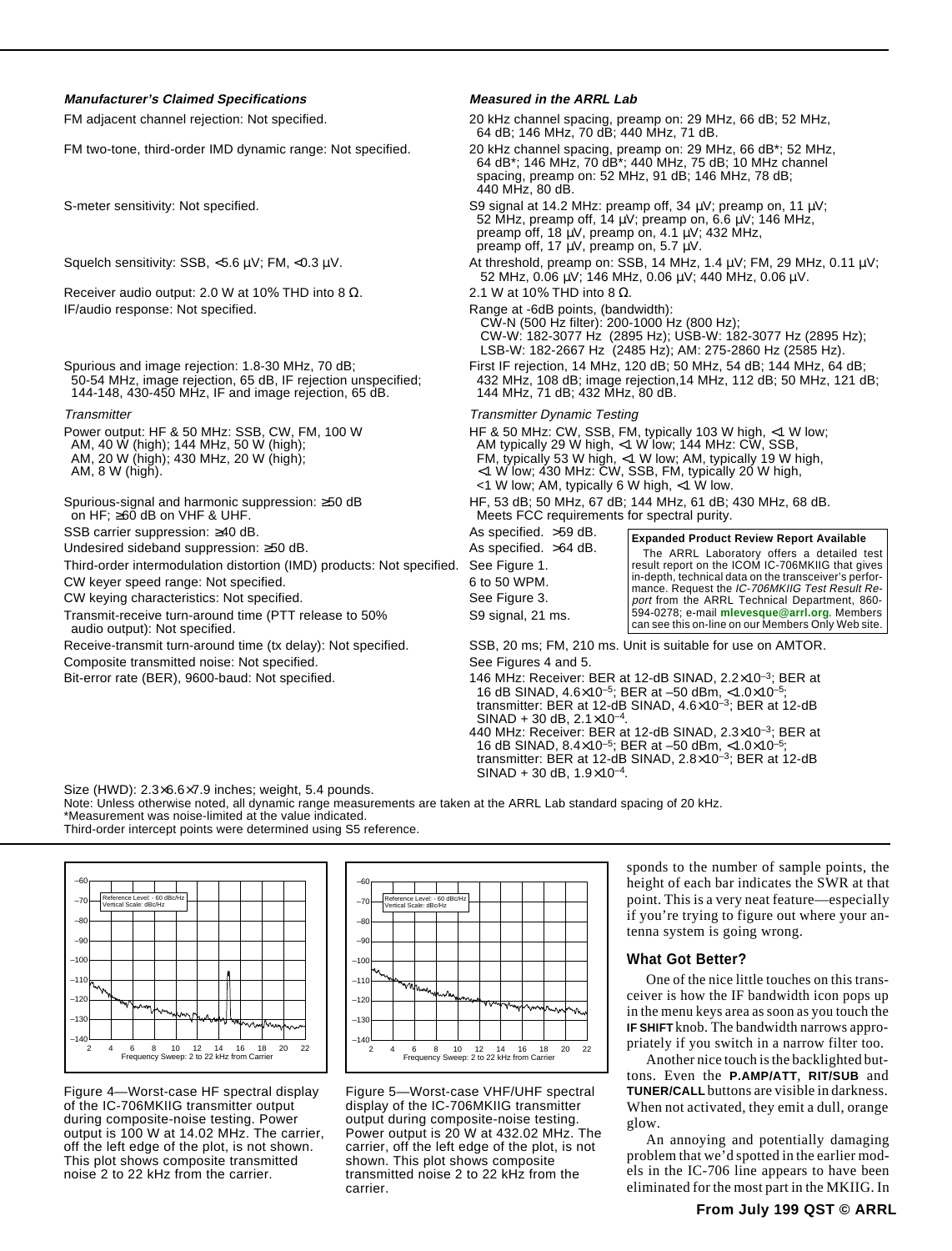the earlier incarnations, if you cut back the power—say to match the required input for an amplifier—the transmitter still would put out a very brief "spike" of up to full output power when the transmitter was first keyed that lasted until the ALC took hold and reined in the output to the desired level. Some users reported that amplifiers sometimes would kick off as a result. ICOM apparently was listening. The leading-edge spike on the MKIIG is much less prominent and should not cause the same sorts of problems.

#### **Déjà vu**

The IC-706MKIIG continues the worthy tradition of being an easy-to-use and (almost as important) easy-to-mount subcompact radio.

As with all the previous '706s, this version's control buttons and knobs are logically positioned and adequately spaced and sized for convenient operation. The tuning speed automatically increases with faster knob rotation and a well-designed knob spinner and a drag adjustment lever is provided.

The built-in speaker in the last two iterations actually sounds pretty decent. The thermostatic control for the cooling fan, also added with the MKII model, was a welcome improvement–especially for fixed-station operation.

ICOM offers a nice selection of optional IF filters. Two slots are available (up from one in the original '706), and the plug-in sockets make the filters easy to install or swap out.

Unlike the competition, the radios in the '706 series only require a single quick-release separation cable for remote mounting of the control head. The head includes a connection point for the mike, and a switch on the back of the front panel allows you to use the "phones" jack for either headphones *or* an external speaker. This is a real convenience if you intend to use the radio in multiple applications.

Two notable weak points present in both of the earlier units, unfortunately, have also remained unchanged in the G.

From the advent of the IC-706 series, one of the things we'd complained about was fact that turning on the noise blanker can impart a lot of crackling artifacts, especially on a busy band or in the presence of nearby strong signals. Yes, it does work to eliminate pulse noise—I checked it out on the engine noise of passing vessels while operating marine mobile one weekend, and it worked just fine. Only when the band started to fill up a bit later did I start hearing the characteristic crackling noise—and realize I'd left the NB on.

The AGC is another thing that's the same across the entire model line. It can be fast or slow (no display indication means it's in the slow mode), but not off. For my tastes, the fast AGC is too fast for comfortable SSB listening, and I wasn't crazy about it for CW either. My tendency was to leave the AGC in the slow mode at all times. The AGC is accessible via the main menu.

#### **Multiple Menus**

First-time users of the IC-706MKIIG (or

of any of the '706 lineage, for that matter) will encounter a bit of a learning curve getting used to all the menus. The IC-706MKIIG has not one, not two, but four menus; unfortunately, the *Instruction Manual* does not cover all of them in the same place. Let's take a look at the layers of menus.

First, there's the "M" menu—a primary menu set that includes four sets of three choices apiece. These have not changed from the previous model. Successive quick presses of the **DISP** button get you to the "S" menu and the "G" menu. The S menu includes the Memo Pad, the Scan Func, the B.S.R. (bandstacking registers), and the D.S.P. functions. The G menu includes the *Band Scope*, an SWR Graph mode, a TX Freq readout mode, and a Memory Name mode.

But wait, there's more: press and hold the **DISP** button and you get to the "Q" or "Quick Set" menu, which sets a variety of mode-related functions in addition to power output. There are some changes in this menu set, owing to the fact that ICOM has shifted some settings that were manual adjustments on the MKII are now menu adjustments on the MKIIG. The **VOX GAIN** and **ANTI VOX** used to be little trimpot adjustments on the side of the transceiver. Putting them into the Quick Set menu is a giant step toward greater convenience. The only trimpots on the side of the radio now are **COMP**ression **GAIN** and the **BEEP/SIDE T**one adjustments.

To top it all off, the 706 series provides what's called an "Initial Set" menu. The Initial Set menu in the MKIIG contains 37 choices as opposed to 28 in the MKII, so there are some changes in the Initial Set menu from the previous model. One possibly convenient setting—it's the first one in this set of adjustments—is called Mode Select. It lets you inhibit the selection of unneeded modes. This eliminates the admittedly minor annoyance of having to step through, say, RTTY, when switching modes when you have no intention of operating RTTY.

Since the buttons now are backlighted on the MKIIG, the Initial Set menu provides a way to set the backlighting at either the HI or LO brightness level.

The MKIIG is 9600 bps capable; you set the packet speed—1200 bps or 9600 bps via the Initial Set menu. In the 9600 bps setting, the signal from the TNC passes through an internal limiter to maintain bandwidth. This brings up another new item from the previous model. The MKIIG has a new 6-pin mini-DIN **DATA** jack on the rear apron for packet connections to a TNC for either 1200 bps or 9600 bps operation.

Something that's really handy for FM repeater ops is that the Initial Set menu on the MKIIG also lets you select a DUP offset—±9.999 MHz—to set the standard repeater split on HF, 50, 144 and 430 MHz. You still can set a standard split that you then can retrieve at the push of a menu function button.

Once enabled via the Initial Set menu, the DUP offset makes available the onetouch repeater function. As it suggests, it allows you to set repeater operation with the push of one switch.

Something new on the MKIIG, the auto repeater function, also is enabled via the Initial Set menu. This automatically activates the repeater settings (duplex direction and tone encoder on or off) when the operating frequency is within a repeater subband. This means, for example, that the duplex direction automatically will be  $+$  if you're in the 147 MHz range of 2 meters and within the repeater subband.

The upside of the individual menus is that not all items are in one big menu and, as a result, are more accessible. The downside is that all menu items are not in one big menu. It can be difficult to remember which menu function is where, and the groupings are not always intuitive. In addition to other information, the convenient *Operating Guide* that accompanies the manual includes a Menu Switch Flow Chart that certainly is a step in the right direction to simplifying matters.

#### **Let's do the Numbers**

In performance terms, did anything important change between the MKII and the MKIIG? SSB and CW sensitivity numbers are about the same across the board—HF and VHF. The 70-cm band falls into the same ballpark as well. Blocking dynamic range was slightly better—as much as 12 dB better and not noise-limited on 3.5 MHz this time.

Two-tone, third-order IMD dynamic range measurements were ever so slightly better than the previous model—and only noise-limited on 144 MHz this time, not on all bands. There was one difference. On the MKII we looked at early last year, thirdorder intercept had been in the positive numbers (preamp off) on 3.5 and 14 MHz. All third-order intercept numbers were negative on our MKIIG.

AM sensitivity appeared to be significantly improved on the MKIIG we tested. On 3.5 MHz, it went from 1.0  $\mu$ V to 0.68 µV. In the aircraft band, it went from 2.0  $\mu$ V to 0.91  $\mu$ V. FM sensitivity numbers between the MKII and the MKIIG were comparable on 50 and 144 MHz and slightly better on 10 meters.

#### **CW Keying**

In the two earlier IC-706 models, we'd noted some limitations on the CW keying, especially when transmitting at speeds in excess of around 30 WPM using full-break-in, with or without the internal CW keyer. Our Lab measurements (see Figure 3) backed up the on-air reports we'd received of clipped characters. Dits were all shortened with highspeed keying. In the semi-break-in mode, only the first dit was shortened.

The on-air reports I received from my CW connoisseurs on 40 meters were not especially flattering of the IC-706MKIIG while using full-break-in and the internal keyer at or above 30 WPM or so. By the way, the IC-706MKIIG menu reads out CW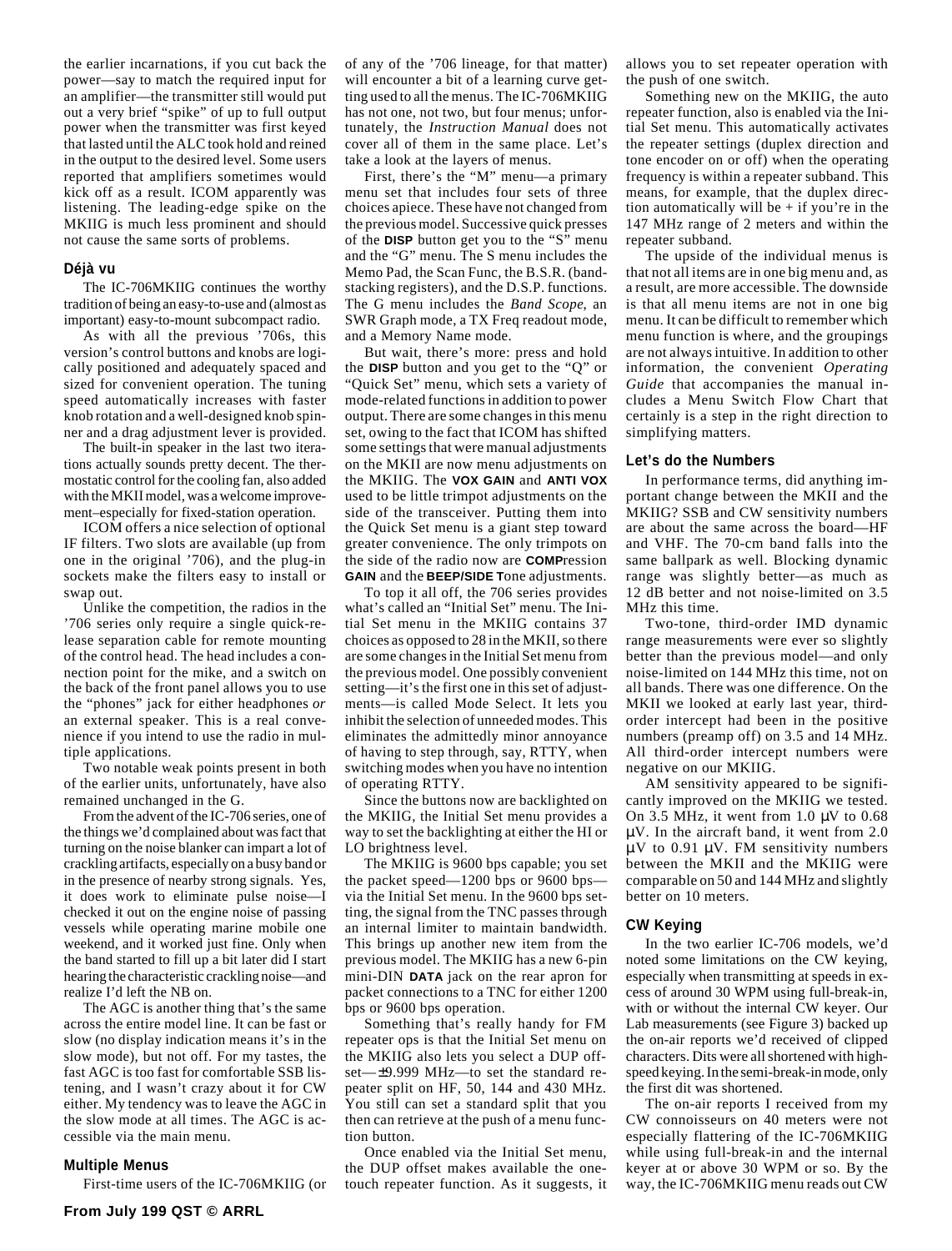<span id="page-5-0"></span>sending speed using the actual number (or a rough approximation) of words per minute. On the FT-100, you have to guess, since the number is only a relative indicator of sending speed.

#### **Compared to the Competition**

The IC-706MKIIG seemed to appear in response to the Yaesu FT-100, the first radio of the subcompact genre to offer the 70 cm band and announced at Dayton Hamvention 1998. Their features and street prices are similar, but there are some differences that go beyond the merely cosmetic. Whether these will matter to you depends a lot on how you plan to use the radio. We'd strongly suggest you take a close look at the product review for the Yaesu FT-100 (see

"Product Review," *QST*, Jun 1999) as well as our earlier reviews of the IC-706 (see "Product Review," *QST*, Mar 1996) and the IC-706MKII (see "Product Review," *QST*, Jan 1998). Pay especially close attention to the numbers in the respective technical data tables from our ARRL Lab testing.

Some of the things we like on the IC-706MKII side: a single remoting cable that snaps to the faceplate and to the radio body; dual microphone connections; bulkhead-type SO-239 antenna jacks; and a relatively quiet cooling fan.

#### **The Final Chapter?**

Overall, this latest IC-706 incarnation is a competent transceiver for mobile or portable operation. The incremental improvements in this version give rise to speculation that, with the MKIIG, ICOM has written the final chapter in this line of little transceivers. There's not much left to improve.

*Manufacturer*: ICOM America, 2380 116th Ave NE, Bellevue, WA 98004, tel 425- 454-8155; fax: 425-454-1509; **[http://www.](http://www.icomamerica.com) [icomamerica.com](http://www.icomamerica.com)**. Manufacturer's suggested retail price: IC-706MKIIG, \$1680. Typical current street price, \$1390. MB-62 mobile mounting bracket, \$25; OPC-581 separation kit, \$60; MB-63 front panel mounting bracket, \$18; FL-100 500-Hz CW filter, \$133; FL-101 270-Hz CW filter, \$133; FL-103 2.8-kHz SSB filter, \$123; FL-223 1.9-kHz narrow SSB filter, \$105; FL-232 350-Hz RTTY/CW filter, \$113; CR-502 high-stability crystal unit, \$95; UT-102 voice synthesizer, \$74.

# **The AOR AR7000B Wide Range Communications Receiver**

#### *Reviewed by Joe Bottiglieri, AA1GW Assistant Technical Editor*

Of all the advances that we've seen in communications equipment over the last few decades, perhaps the most noticeable changes are in control and display technology. The AOR AR7000B wide range scanning receiver uses a 3.1-inch diagonally measured rectangular color LCD display similar to those used in handheld television receivers—to provide a new level of flexibility in alphanumeric text and graphics display.

All front panel controls, with the exception of the main tuning dial, are push buttons. An infrared remote control is included, and allows duplicate control of nearly all of the front panel operations.

While the bright, busy, colorful display is certainly the first aspect of this unit that catches the eye, this receiver also sports an extensive list of capabilities and features that should attract the attention of those whose radio listening interests might range nearly anywhere between dc and daylight. (OK, so I'm exaggerating a bit—100 kHz to 2000 MHz, cellular blocked, of course.) Modes include WFM, FM, AM, CW, USB and LSB.

#### **Getting Started**

The programming scheme used in this radio is really quite unique—for a communications receiver that is… If your VCR has been flashing "12:00 PM" since the day you plugged it in, perhaps this is not the radio for you.

Several different menus and submenus are used to configure general operating parameters; to set the clocks and timers; to program the individual memories; to assign frequency limits for searches; to set upper and lower memory positions for programmed scans and to input alphanumeric tags. These appear on the screen in much the same format as the programming menus on most current VCRs and television sets. Each menu screen contains a list of related settings move a cursor to the setting you wish to change and press the **ENT**er key. This gives



you access to a submenu, or puts you in position to input digits with the keypad. Some settings—mode and bandwidth for example—require stepping through a group of choices with the main tuning knob or the **+** and **–** buttons on the remote. Once you get a feel for it, it's really quite simple.

The receiver includes two separate VFOs and a memory mode. 100 channels in 15 banks provide plenty of storage for your favorite frequencies. Alphanumeric tagging, up to 7 characters (practically a necessity with 1,500 memories), lets you easily keep track of your stored information. Each memory/bank location retains the frequency, the memory name, the AGC setting, the mode and the IF bandwidth settings—and displays them all simultaneously (see Figure 6).

After tuning around a bit and catching some action in the VFO mode, it won't be long before you'll want to try programming

#### **Bottom Line**

A combination of cutting-edge display technology and impressive spectrum agility make the AR7000B an attractive and versatile tool for the widerange communications enthusiast.

a few frequencies into the memories. Press and hold the **EDIT/.** key on the front panel to bring up the "Memory Function" menu (see Figure 7). Here you'll find menu items that let you edit or delete memories—or copy, move or swap memory information. The memory menu is only accessible using the front panel mounted **EDIT/.** key. This key is not included on the remote.

#### **Search and Scan**

In addition to the typical scan and search operations, the '7000B also includes eight search and eight scan *memories*.

Press and hold the **SEARCH/8** button and the "Program Search" menus appear. You use the main tuning dial or the **+** and **– TUNE** buttons on the remote to move between the search memories. You can program into each a search name (40 Mtrs for example), stop and start frequencies, scan direction, tuning step size, mode, bandwidth and scan pause duration. Hit the **RUN/BRK** key and a band scope display appears (see Figure 8). The receiver then searches the range, graphically displaying the relative signal strength and pausing on active frequencies. There's even a setting that can automatically store up to 100 active frequencies into your choice of memory banks.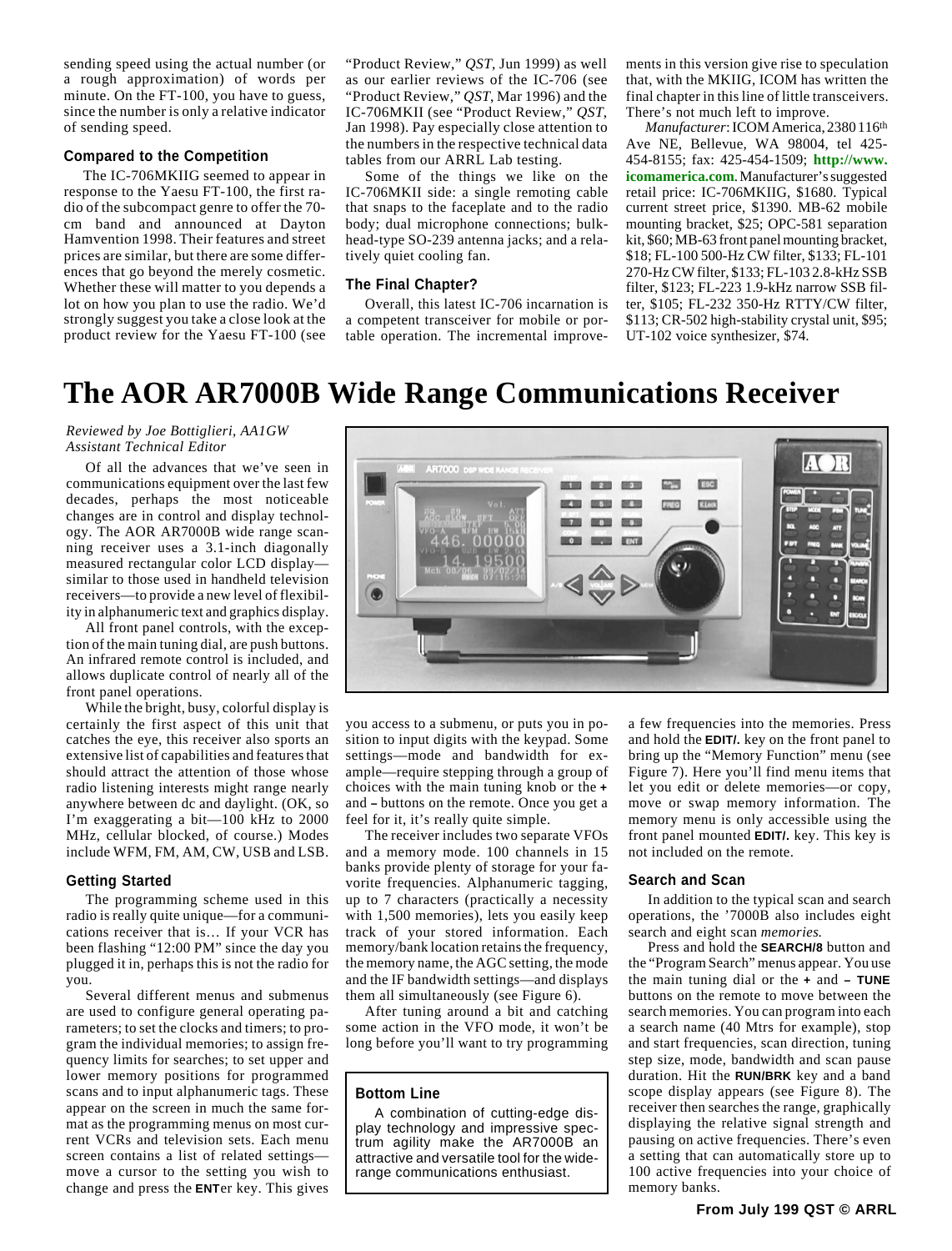#### **Table 2**

| Table 2                                                                                                                                                                  |                                                                                                                                                                                                                                                     |  |  |
|--------------------------------------------------------------------------------------------------------------------------------------------------------------------------|-----------------------------------------------------------------------------------------------------------------------------------------------------------------------------------------------------------------------------------------------------|--|--|
| AOR AR7000B, serial number 050011<br><b>Manufacturer's Claimed Specifications</b><br>Frequency coverage: Receive, 0.1-2000 MHz                                           | <b>Measured in the ARRL Lab</b><br>As specified.                                                                                                                                                                                                    |  |  |
| (cell blocked).<br>Power requirement: Receive, 1.5 A;                                                                                                                    | Receive, 1.2 A. Tested at 13.8 V.                                                                                                                                                                                                                   |  |  |
| Modes of operation: SSB, CW, AM, FM, WFM.                                                                                                                                | As specified.                                                                                                                                                                                                                                       |  |  |
| Receiver                                                                                                                                                                 | Receiver Dynamic Testing                                                                                                                                                                                                                            |  |  |
| SSB/CW sensitivity, bandwidth not specified,<br>10 dB S/N: 0.1-0.7 MHz, <1.6 μV;<br>0.7-20 MHz, <1.5 μV;20-1200 MHz,.<br>$<$ 0.5 $\mu$ V; 1200-2000 MHz, $<$ 2.0 $\mu$ V | Noise floor (mds), 500 Hz filter:<br>1.0 MHz<br>–127 dBm<br>$-129$ dBm<br>3.5 MHz<br>14 MHz<br>$-131$ dBm<br>50 MHz<br>$-137$ dBm<br>144 MHz<br>$-135$ dBm<br>432 MHz<br>–140 dBm                                                                   |  |  |
| AM sensitivity, 10 dB S/N: 0.1-0.7 MHz,<br><4.2 μV; 0.7-20 MHz, <3.5 μV;<br>20-1200 MHz, <1.3 μV; 1200-2000 MHz,<br><4.0 μV.                                             | 10 dB (S+N)/N, 1-kHz tone,<br>30% modulation:<br>1.0 MHz<br>3.67 µV<br>3.8 MHz<br>$3.16 \mu V$<br>50 MHz<br>1.23 $\mu$ V<br>120 MHz<br>1.33 $\mu$ V<br>144 MHz<br>$1.88 \mu V$<br>432 MHz<br>$0.676 \mu V$                                          |  |  |
| FM sensitivity, 12 dB SINAD: 0.1-0.7 MHz,<br>$<$ 4.0 µV; 0.7-20 MHz, $<$ 2.0 µV;<br>20-1200 MHz, <0.56 μV;<br>1200-2000 MHz, $<$ 1.6 $\mu$ V.                            | For 12 dB SINAD (15 kHz bandwidth):<br>29 MHz<br>$0.305 \mu V$<br>52 MHz<br>$0.489 \mu V$<br>100 MHz<br>0.489 uV<br>146 MHz<br>$0.402 \mu V$<br>223 MHz<br>$0.320 \mu V$<br>440 MHz<br>0.214 µV<br>902 MHz<br>0.335 µV<br>1270 MHz<br>$0.421 \mu V$ |  |  |
| Blocking dynamic range: Not specified.                                                                                                                                   | Blocking dynamic range, 500-Hz filter:<br>3.5 MHz<br>95 dB<br>14 MHz<br>98 dB<br>50 MHz<br>69 dB<br>144 MHz<br>67 dB<br>432 MHz<br>69 dB                                                                                                            |  |  |
| Two-tone, third-order IMD dynamic range:<br>Not specified.                                                                                                               | Two-tone, third-order IMD dynamic range,<br>500-Hz filter:<br>3.5 MHz<br>78 dB<br>14 MHz<br>78 dB<br>50 MHz<br>$80 \text{ dB}^*$<br>144 MHz<br>102 $dB^*$<br>432 MHz<br>98 dB                                                                       |  |  |
| Third-order intercept: Not specified.                                                                                                                                    | 3.5 MHz<br>–12 dBm<br>14 MHz<br>$-14$ dBm<br>$-17$ dBm<br>50 MHz<br>144 MHz<br>$+18$ dBm<br>432 MHz<br>+7.0 dBm                                                                                                                                     |  |  |
| Second-order intercept: Not specified.<br>FM adjacent channel rejection:<br>Not specified.                                                                               | +51.4 dBm.<br>20 kHz channel spacing: 29 MHz, 44 dB;<br>52 MHz, 43 dB; 146 MHz, 46 dB;<br>440 MHz, 36 dB.                                                                                                                                           |  |  |
| FM two-tone, third-order IMD<br>dynamic range: Not specified.                                                                                                            | 20 kHz channel spacing: 29 MHz, 44 dB*;<br>52 MHz, 43 dB <sup>*</sup> ; 146 MHz, 46 dB <sup>*</sup> ;<br>440 MHz, 36 dB <sup>*</sup> ; 10 MHz channel<br>spacing: 52 MHz, 73 dB; 146 MHz,<br>91 dB; 440 MHz, 63 dB.                                 |  |  |
| S-meter sensitivity: Not specified.                                                                                                                                      | S9 signal <sup>1</sup> at 14.2 MHz: 242 μV; 146 MHz,<br>$237 \mu V$ .                                                                                                                                                                               |  |  |
| Squelch sensitivity: Not specified.                                                                                                                                      | At threshold: $SSB$ , 14 MHz, 2.5 $\mu$ V; FM,<br>29 MHz, 0.45 μV; 52 MHz, 1.0 μV;<br>146 MHz, 0.71 μV; 440 MHz, 0.35 μV.                                                                                                                           |  |  |
| Receiver audio output: 1.0 W at 10% THD<br>into 8 Ω.                                                                                                                     | 0.8 W at 10% THD into 8 $\Omega$ .                                                                                                                                                                                                                  |  |  |
| IF/audio response: Not specified.                                                                                                                                        | Range at -6dB points, (bandwidth):<br>CW-N (500-Hz filter): 526-1111 Hz (585 Hz);<br>USB-W: 222-2666 Hz (2444 Hz);<br>LSB-W: 222-2666 Hz (2444 Hz);<br>AM: 176-3317 Hz (3141 Hz).                                                                   |  |  |
| Spurious and image rejection: Not specified.                                                                                                                             | First IF rejection, HF, 89 dB; VHF, 65 dB;<br>UHF, 48 dB; SHF, 71 dB; image rejection,<br>HF, 114 dB; VHF, UHF, SHF, N/A. <sup>2</sup>                                                                                                              |  |  |
| Size (HWD): 3.5×8.7×9.4 inches; weight, 7.7 pounds.<br>Note: Unless otherwise noted, all dynamic range measurements are taken at the ARRL Lab                            |                                                                                                                                                                                                                                                     |  |  |

standard spacing of 20 kHz. \*Measurement was noise-limited at the value indicated.

Third-order intercept points were determined using noise-floor reference.

1S-meter is color based, so "S9" figures were taken at the maximum limit of the green region. 2The image rejection for these frequencies is outside of the ARRL Lab's measurement capabilities.

## **Manufacturer's Claim** 1.2 A. Tested at 13.8 V. **Dynamic Testing**  $-129$  dBm  $-131$  dBm  $-137$  dBm  $-135$  dBm  $-140$  dBm +N)/N. 1-kHz tone. odúlation:<br>3.67 µV  $3.16 \mu V$  $1.23 \mu V$ 1.33  $\mu$ V 1.88  $\mu$ V

| 3.5 MHz | 78 dB     |  |
|---------|-----------|--|
| 14 MHz  | 78 dB     |  |
| 50 MHz  | 80 dB*    |  |
| 144 MHz | 102 $dB*$ |  |
| 432 MHz | 98 dB     |  |
| 3.5 MHz | $-12$ dBm |  |
| 14 MHz  | $-14$ dBm |  |
| 50 MHz  | $-17$ dBm |  |
| 144 MHz | $+18$ dBm |  |

Press and hold the **SCAN/9** key to access the "Program Scan" memories. Each contain settings to set up a memory channel scan between selected upper and lower memory channel limits. A setting in the memory menu allows you lock out specific memories from the scan modes. The scan speed in either search or scan is 20 channels per second.

One priority channel is also included. With the priority feature activated, the selected memory channel will be checked for activity at an adjustable time interval between 1 and 60 seconds.

#### **Hook Ups**

The rear panel includes a jack for 12 V dc in—an external ac power supply is provided. The antenna connector is a BNC type. There's an 8-pin DIN auxiliary socket, a female DB-9 jack for direct connection to your PC COM port for computer progamming or control and a 3.5 mm external speaker jack. (You'll find a second 3.5 mm jack on the front panel for headphones.) The remaining items mounted here are two RCA type connectors—labeled "VIDEO" and "AUDIO," and a small slide switch marked "PAL/ NTSC."

The 8-pin auxiliary socket contains connections for switching circuitry tied to squelch activity, a mute control point, a fixed level audio output, a 12V dc (10 mA) voltage source and ground.

The "VIDEO" and "AUDIO" jacks and the associated switch allow some interesting possibilities. You can connect the video output to TVs or VCRs that have auxiliary NTSC or PAL inputs (in the US, video equipment typically uses the NTSC format). The receiver's display will now appear on your TV. You can even connect the audio output of the '7000B to the audio input of your home electronics.

Much to the consternation of my spouse, I connected the audio and video jacks to the television in our living room—instant big screen receiver! While I couldn't get away with this arrangement long enough to run further tests, I'm confident that similar interconnection with our VCR would have resulted in a great system to capture frequency activity—such as the local public service traffic—for later review. Pop in a tape, set the VCR for LP, hit record and you're in business. Not only will you have a record of the radio communications—you'll also capture the full front panel display—frequency, signal strength, date/time, etc… Sitting there in my living room, remote control in hand, enjoying one of *my* favorite pastimes was tremendous fun. It didn't last long—I was soon once again banished to my basement shack.

If DX listening is your passion, you'll be happy to find that the AR7000B includes five separate clock/date displays. You can program in local and UTC time/date and still have space to set information for three distant locations. You can assign any three letter alphanumeric tag to identify the displayed time zone (EST, UTC, PST, for example). A